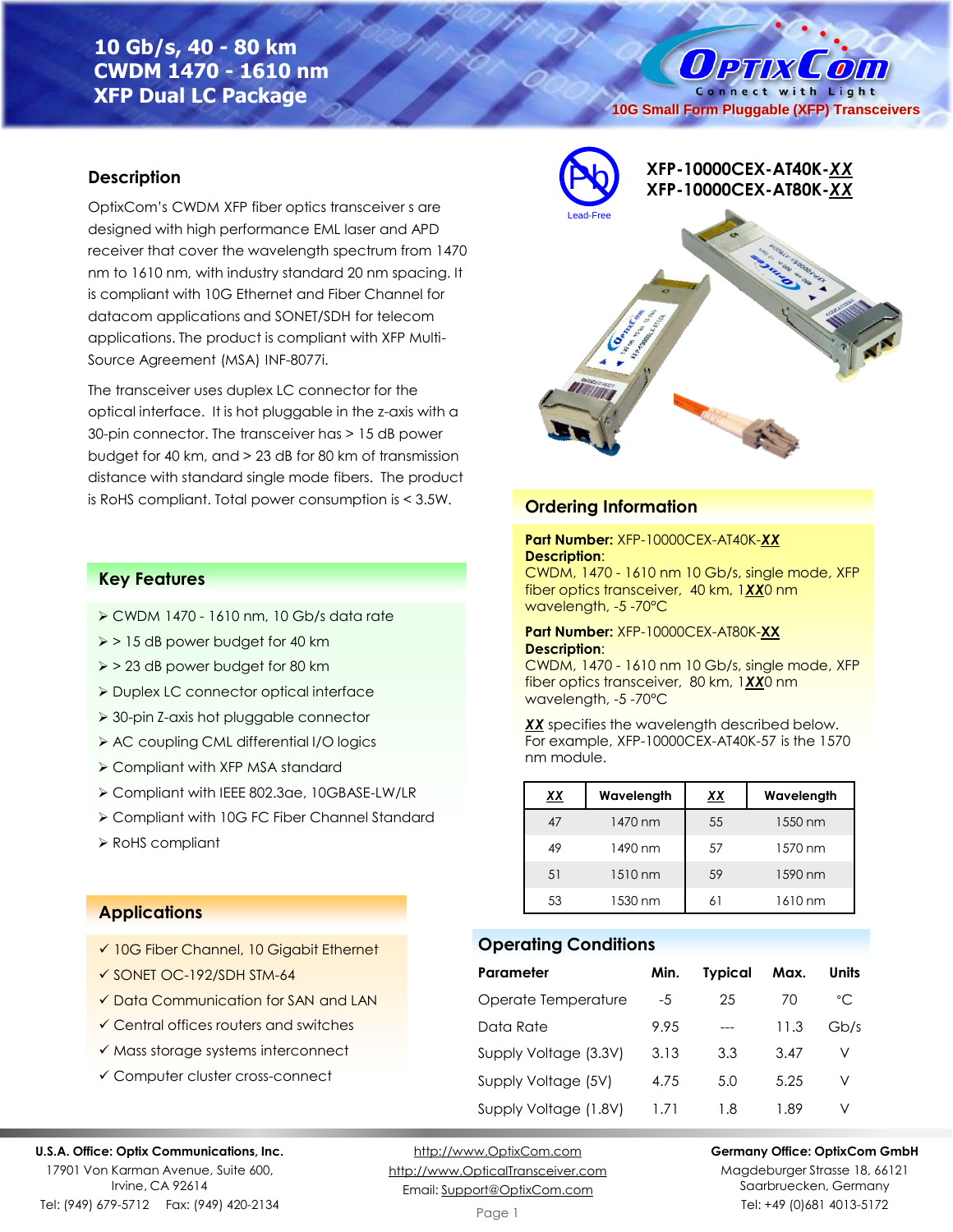

## **Absolute Maximum Ratings**

| Parameter                         | Symbol                | Min.   | Max.        | <b>Units</b> |
|-----------------------------------|-----------------------|--------|-------------|--------------|
| Storage Temperature               | Tst                   | -40    | 85          | °C           |
| Supply Voltage (3.3/5.0/1.8 V)    | Vcc                   | $-0.5$ | 4.0/6.0/2.0 | V            |
| Input Voltage                     | <b>V<sub>IN</sub></b> | $-0.5$ | <b>Vcc</b>  | V            |
| Operating Current (3.3/5.0/1.8 V) | lop                   |        | 400/350/750 | mA           |
| Output Current                    | lo                    |        | 50          | mA           |

## **General Transmitter Characteristics**

| Parameter                                 | Symbol                | Min.     | <b>Typical</b> | Max.   | <b>Units</b> |
|-------------------------------------------|-----------------------|----------|----------------|--------|--------------|
| Differential Input Voltage <sup>1</sup>   | $\Delta V_i$          | 0.2      |                | 0.8    | $\vee$       |
| Differential Input Impedance <sup>2</sup> | Ζ                     | ---      | 100            |        | ohm          |
| Spectral Width (-20 dB)                   | $\varDelta\lambda$    | ---      | 0.1            | 0.3    | nm           |
| Side Mode Suppression Ratio               | <b>SMSR</b>           | 30       | ---            | ---    | dB           |
| Relative Intensity Noise                  | <b>RIN</b>            | $---$    | ---            | $-130$ | dB/Hz        |
| <b>Total Jitter</b>                       | Tj                    | ---      |                | 0.1    | UI           |
| TX Fault Output - Low                     | $V_{FL}$              | $\Omega$ | ---            | 0.5    | $\vee$       |
| TX Fault Output - High                    | $V$ FH                | 2.4      |                | Vcc    | $\vee$       |
| TX Disable Voltage - Low                  | VDI                   | $\Omega$ |                | 0.5    | $\vee$       |
| TX Disable Voltage – High                 | <b>V<sub>DH</sub></b> | 2.4      | ---            | Vcc    | $\vee$       |
| <b>TX Disable Deassert Time</b>           | Tdisass               | ---      |                | 1.0    | ms           |
| <b>TX Disable Assert Time</b>             | Tass                  | ---      |                | 10     | $\mu$ S      |
| TX Fault from Fault to Assertion          | Tfault                | ---      |                | 100    | μS           |
| TX Disable Time to Start Reset            | Treset                | 10       | ---            | ---    | <b>LLS</b>   |
| Time to Initialize                        | Tas                   |          |                | 300    | ms           |

Notes:

1. Module is designed for AC coupling. DC voltage will be filtered by internal capacitor.

- 2. Single ended will be 50 ohm for each signal line.
- 3. Refer to OptixCom "XFP Design Reference Guide" or IEEE 802.3ae for more design details.

**Class 1 Laser Product Complies with 21 CFR 1040.10 and 1040.11**

**U.S.A. Office: Optix Communications, Inc.** 17901 Von Karman Avenue, Suite 600, Irvine, CA 92614 Tel: (949) 679-5712 Fax: (949) 420-2134



[http://www.OptixCom.com](http://www.optixcom.com/) [http://www.OpticalTransceiver.com](http://www.optoictech.com/) Email: [Support@OptixCom.com](mailto:Support@optoICtech.com)



TÜVRheinland

**Germany Office: OptixCom GmbH** Magdeburger Strasse 18, 66121 Saarbruecken, Germany Tel: +49 (0)681 4013-5172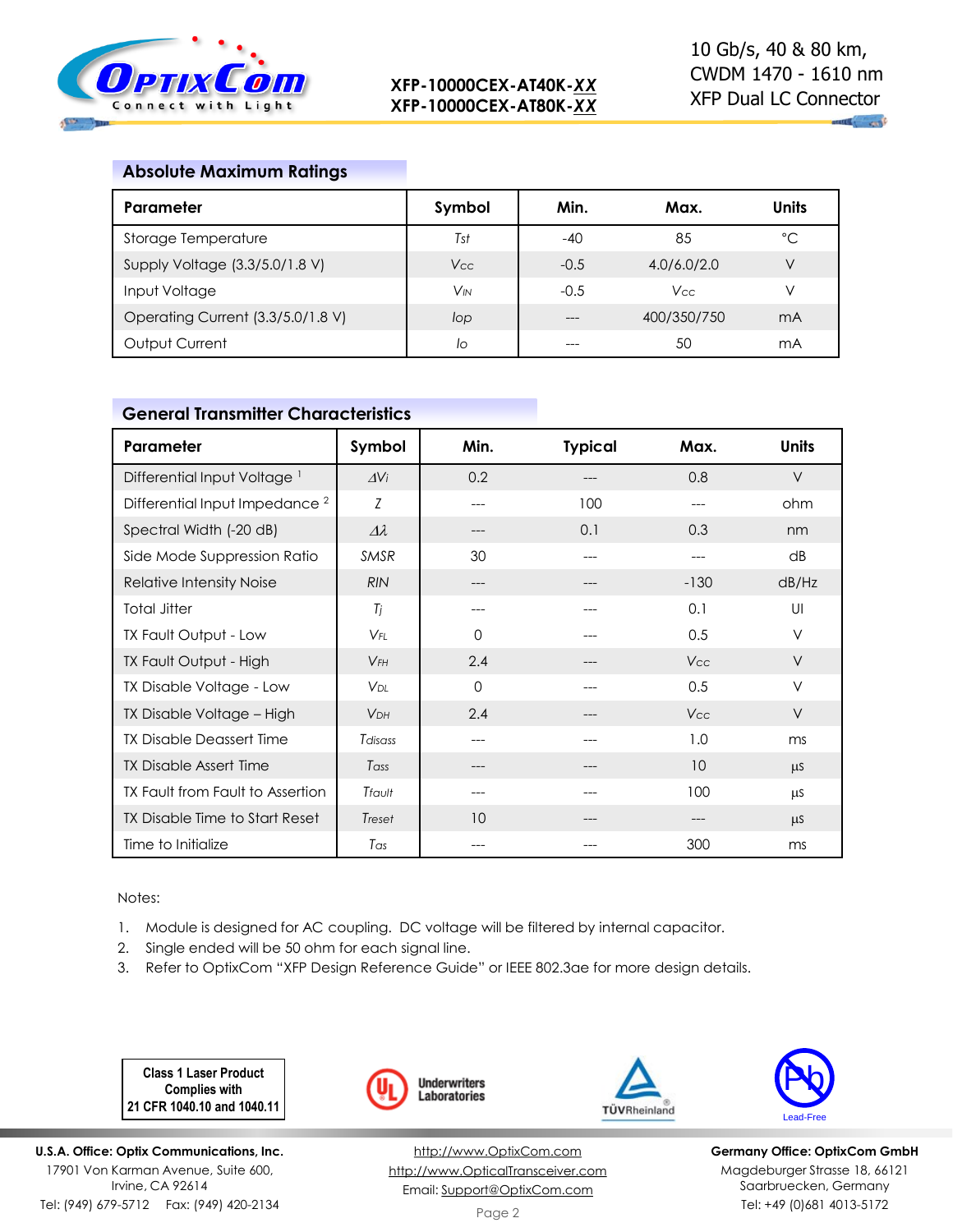

| <b>General Receiver Characteristics</b>   |                 |          |                |                |              |
|-------------------------------------------|-----------------|----------|----------------|----------------|--------------|
| Parameter                                 | Symbol          | Min.     | <b>Typical</b> | Max.           | <b>Units</b> |
| Differential Output Voltage               | AV <sub>O</sub> | 0.4      |                | 0.8            | $\vee$       |
| Differential Input Impedance <sup>1</sup> | Z               | ---      | 100            |                | Ohm          |
| <b>Optical Return Loss</b>                | OL              | 27       | ---            | $---$          | dB           |
| Rise/Fall Time (20% - 80%)                | Tr/Tr           | ---      |                | 40             | ps           |
| <b>Dispersion Penalty</b>                 |                 | ---      |                | $\overline{2}$ | dB           |
| RX Signal Loss Output - High              | $V_{RI+}$       | 2.4      |                | <b>Vcc</b>     | $\vee$       |
| RX Signal Loss Output - Low               | $V_{RI}$        | $\Omega$ | ---            | 0.5            | $\vee$       |
| RX Signal Loss Assert Time                | $T_{RI+}$       |          |                | 100            | μS           |
| RX Signal Loss Deassert Time              | $T_{RL}$        |          |                | 100            | μS           |

Notes:

- 1. Single ended will be 50 ohm for each signal line.
- 2. Refer to OptixCom "XFP Design Reference Guide" or IEEE 802.3ae for more design details.

| Parameter                                                    | Symbol             | Min.        | <b>Typical</b> | Max.   | <b>Units</b> |
|--------------------------------------------------------------|--------------------|-------------|----------------|--------|--------------|
| Optical Output Power <sup>1</sup><br>(XFP-10000CEX-AT40K-XX) | $P_{\rm O}$        | $-1$        |                | $+2$   | dBm          |
| Optical Output Power <sup>1</sup><br>(XFP-10000CEX-AT80K-XX) | $P_{\rm O}$        | $\mathbf 0$ |                | $+4$   | dBm          |
| Spectral Width (-20 dB)                                      | $\varDelta\lambda$ | ---         | 0.1            | 0.3    | nm           |
| <b>Extinction Ratio</b>                                      | ET                 | 8.2         | $---$          | ---    | dB           |
| <b>TX Disable Asserted</b>                                   | POFF               | ---         |                | $-40$  | dBm          |
| Center Wavelength - 1470 nm                                  | $\lambda c$        | 1464.5      | 1470           | 1477.5 | nm           |
| Center Wavelength - 1490 nm                                  | $\lambda c$        | 1484.5      | 1490           | 1497.5 | nm           |
| Center Wavelength - 1510 nm                                  | $\lambda c$        | 1504.5      | 1510           | 1517.5 | nm           |
| Center Wavelength - 1530 nm                                  | $\lambda c$        | 1524.5      | 1530           | 1537.5 | nm           |
| Center Wavelength - 1550 nm                                  | $\lambda c$        | 1544.5      | 1550           | 1557.5 | nm           |
| Center Wavelength - 1570 nm                                  | $\lambda c$        | 1564.5      | 1570           | 1577.5 | nm           |
| Center Wavelength - 1590 nm                                  | $\lambda c$        | 1584.5      | 1590           | 1597.5 | nm           |
| Center Wavelength - 1610 nm                                  | $\lambda c$        | 1604.5      | 1610           | 1617.5 | nm           |

## **Transmitter Electro-Optical Characteristics**

Notes:

1. Output of coupling optical power into  $9/125 \mu m$  SMF.

**U.S.A. Office: Optix Communications, Inc.** 17901 Von Karman Avenue, Suite 600, Irvine, CA 92614 Tel: (949) 679-5712 Fax: (949) 420-2134

[http://www.OptixCom.com](http://www.optixcom.com/) [http://www.OpticalTransceiver.com](http://www.optoictech.com/) Email: [Support@OptixCom.com](mailto:Support@optoICtech.com)

### **Germany Office: OptixCom GmbH**

Magdeburger Strasse 18, 66121 Saarbruecken, Germany Tel: +49 (0)681 4013-5172